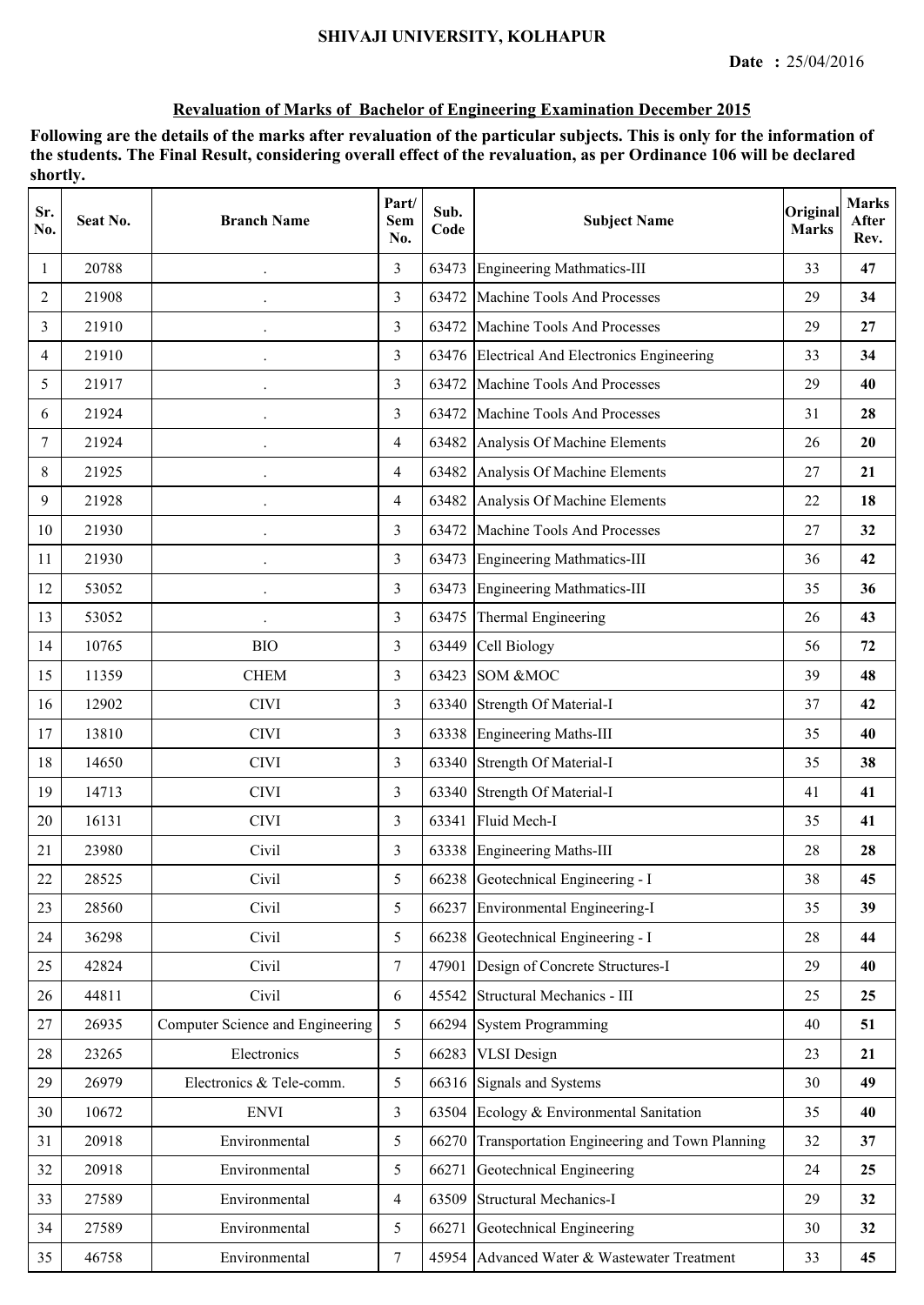# **Revaluation of Marks of Bachelor of Engineering Examination December 2015**

| Sr.<br>No. | Seat No. | <b>Branch Name</b> | Part/<br>Sem<br>No. | Sub.<br>Code | <b>Subject Name</b>                                          | Original<br><b>Marks</b> | <b>Marks</b><br>After<br>Rev. |
|------------|----------|--------------------|---------------------|--------------|--------------------------------------------------------------|--------------------------|-------------------------------|
| 36         | 46760    | Environmental      | $\tau$              | 45953        | <b>Industrial Waste Treatment</b>                            | 38                       | 41                            |
| 37         | 46770    | Environmental      | 7                   | 45954        | Advanced Water & Wastewater Treatment                        | 30                       | 42                            |
| 38         | 46776    | Environmental      | 7                   | 45954        | Advanced Water & Wastewater Treatment                        | 23                       | 40                            |
| 39         | 46782    | Environmental      | $\tau$              | 45954        | Advanced Water & Wastewater Treatment                        | 25                       | 44                            |
| 40         | 46784    | Environmental      | 7                   | 45954        | Advanced Water & Wastewater Treatment                        | 31                       | 47                            |
| 41         | 46789    | Environmental      | $\tau$              | 45954        | Advanced Water & Wastewater Treatment                        | 32                       | 50                            |
| 42         | 46794    | Environmental      | 7                   | 45954        | Advanced Water & Wastewater Treatment                        | 26                       | 41                            |
| 43         | 17495    | <b>ETC</b>         | 3                   | 63462        | <b>Digital Electronics</b>                                   | 57                       | 56                            |
| 44         | 13280    | IT                 | $\overline{2}$      | 59933        | <b>Engineering Mathematics-II</b>                            | 25                       | 10                            |
| 45         | 7018     | <b>MECH</b>        | 1                   | 59183        | <b>Engineering Chemistry</b>                                 | 36                       | 34                            |
| 46         | 15431    | <b>MECH</b>        | 3                   | 63354        | <b>Fluid Mechanics</b>                                       | 31                       | 36                            |
| 47         | 26170    | Mechanical         | 3                   | 42662        | <b>Electrical Technology And Computer</b><br>Programming C++ | 34                       | 36                            |
| 48         | 26399    | Mechanical         | 3                   |              | 63350 Engineering Mathematics -III                           | 15                       | 17                            |
| 49         | 29918    | Mechanical         | 6                   | 45573        | Industrial Management And Operation Research                 | 30                       | 24                            |
| 50         | 32999    | Mechanical         | 5                   | 66241        | Control Engineering                                          | 32                       | 37                            |
| 51         | 38779    | Mechanical         | 5                   | 66241        | Control Engineering                                          | 28                       | 39                            |
| 52         | 42757    | Mechanical         | $\tau$              | 47981        | Finite Element Analysis                                      | 28                       | 45                            |
| 53         | 42889    | Mechanical         | 5                   | 45549        | Theory of Machine-II                                         | 29                       | 40                            |
| 54         | 45391    | Mechanical         | 6                   | 45568        | Machine Design II                                            | 23                       | 29                            |
| 55         | 9549     | <b>PROD</b>        | 3                   | 63472        | Machine Tools And Processes                                  | 33                       | 17                            |
| 56         | 9554     | <b>PROD</b>        | 3                   |              | 63476 Electrical And Electronics Engineering                 | 32                       | 33                            |
| 57         | 9562     | <b>PROD</b>        | $\overline{3}$      |              | 63475 Thermal Engineering                                    | 34                       | 34                            |
| 58         | 9562     | <b>PROD</b>        | $\overline{3}$      |              | 63476 Electrical And Electronics Engineering                 | 27                       | 20                            |
| 59         | 9584     | <b>PROD</b>        | $\overline{3}$      | 63472        | Machine Tools And Processes                                  | 35                       | 28                            |
| 60         | 9584     | <b>PROD</b>        | 3                   | 63475        | Thermal Engineering                                          | 35                       | 42                            |
| 61         | 9592     | <b>PROD</b>        | $\overline{3}$      |              | 63476 Electrical And Electronics Engineering                 | 31                       | 34                            |
| 62         | 9599     | <b>PROD</b>        | $\overline{3}$      | 63472        | Machine Tools And Processes                                  | 35                       | 22                            |
| 63         | 9602     | <b>PROD</b>        | $\overline{3}$      | 63475        | Thermal Engineering                                          | 35                       | 41                            |
| 64         | 11819    | <b>PROD</b>        | 3                   | 63472        | Machine Tools And Processes                                  | 32                       | 29                            |
| 65         | 11820    | <b>PROD</b>        | 3                   | 63472        | Machine Tools And Processes                                  | 37                       | 36                            |
| 66         | 11821    | <b>PROD</b>        | $\overline{3}$      | 63472        | Machine Tools And Processes                                  | 34                       | 34                            |
| 67         | 11823    | <b>PROD</b>        | $\overline{3}$      | 63475        | Thermal Engineering                                          | 26                       | 40                            |
| 68         | 11823    | <b>PROD</b>        | 3                   |              | 63476 Electrical And Electronics Engineering                 | 21                       | 24                            |
| 69         | 11824    | <b>PROD</b>        | $\mathfrak{Z}$      | 63472        | Machine Tools And Processes                                  | 34                       | 29                            |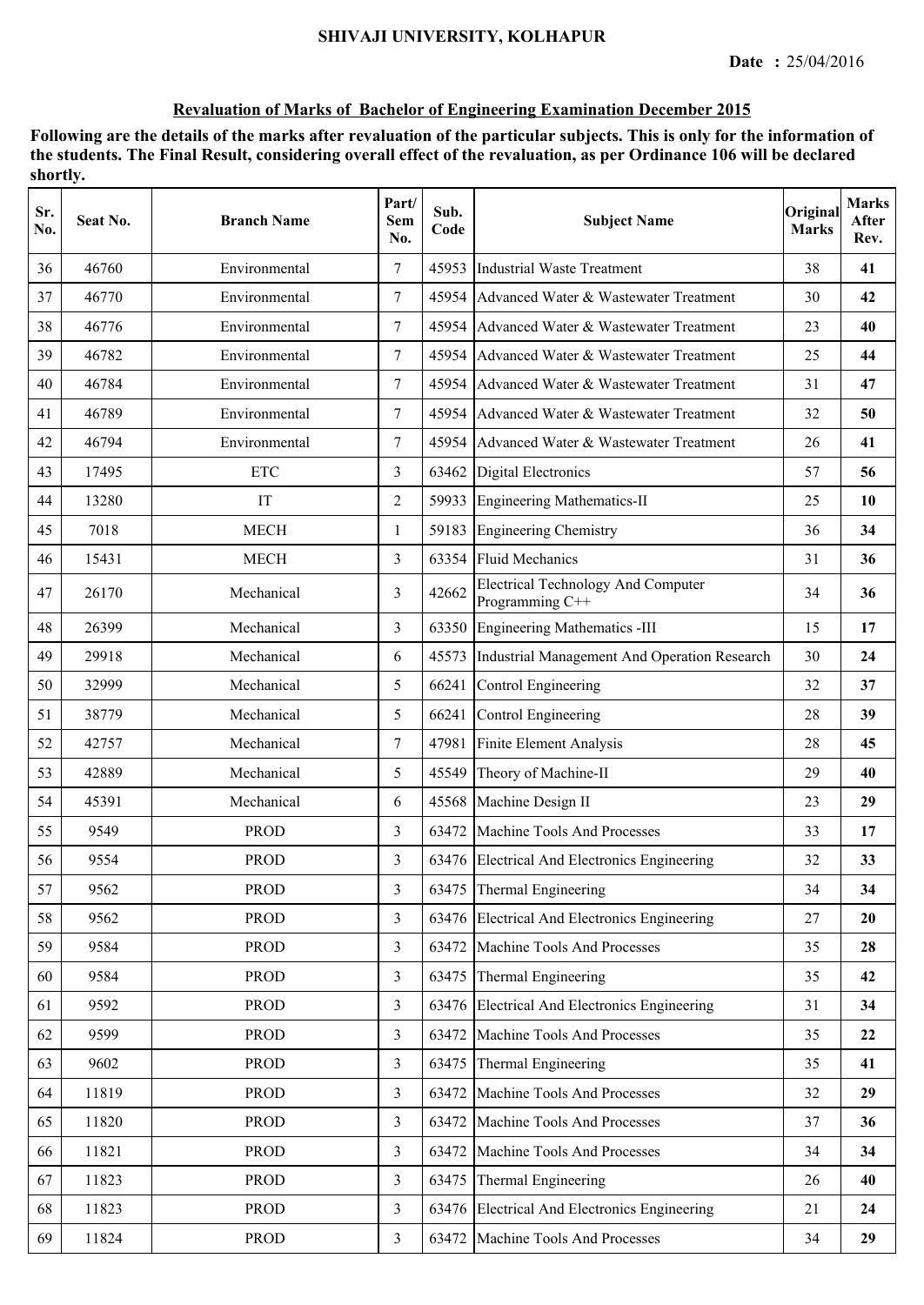### **Revaluation of Marks of Bachelor of Engineering Examination October 2015**

| Sr.<br>No. | Seat No. | <b>Branch Name</b> | Part/<br>Sem<br>No. | Sub.<br>Code | <b>Subject Name</b>                          | Original<br><b>Marks</b> | <b>Marks</b><br>After<br>Rev. |
|------------|----------|--------------------|---------------------|--------------|----------------------------------------------|--------------------------|-------------------------------|
| 70         | 11824    | <b>PROD</b>        | 3                   | 63475        | Thermal Engineering                          | 33                       | 42                            |
| 71         | 11826    | <b>PROD</b>        | 3                   |              | 63476 Electrical And Electronics Engineering | 35                       | 35                            |
| 72         | 11827    | <b>PROD</b>        | 3                   | 63472        | Machine Tools And Processes                  | 35                       | 31                            |
| 73         | 11836    | <b>PROD</b>        | 3                   | 63472        | Machine Tools And Processes                  | 32                       | 47                            |
| 74         | 11836    | <b>PROD</b>        | 3                   |              | 63476 Electrical And Electronics Engineering | 37                       | 40                            |
| 75         | 20795    | Production         | 5                   |              | 66288 Design of Machine Elements             | 37                       | 30                            |
| 76         | 27338    | Production         | 3                   |              | 63476 Electrical And Electronics Engineering | 29                       | 33                            |
| 77         | 27349    | Production         | 5                   | 66289        | Metrology                                    | 31                       | 31                            |
| 78         | 27355    | Production         | 5                   | 66289        | Metrology                                    | 33                       | 29                            |
| 79         | 27372    | Production         | 5                   | 66287        | Theory of Machines-II                        | 31                       | 33                            |
| 80         | 27374    | Production         | 5                   |              | 66288 Design of Machine Elements             | 33                       | 40                            |
| 81         | 27374    | Production         | 5                   |              | 66290 Metal Forming & Plastics Engineering   | 32                       | 29                            |
| 82         | 27376    | Production         | 5                   |              | 66288 Design of Machine Elements             | 33                       | 40                            |
| 83         | 27377    | Production         | 5                   | 66288        | Design of Machine Elements                   | 35                       | 44                            |
| 84         | 27378    | Production         | 5                   | 66288        | Design of Machine Elements                   | 30                       | 40                            |
| 85         | 27378    | Production         | 5                   | 66291        | Metal Cutting Theory                         | 29                       | 20                            |
| 86         | 30437    | Production         | $\overline{4}$      | 63480        | Advanced Machine Tools And Processes         | 34                       | 40                            |
| 87         | 30440    | Production         | 5                   | 66290        | Metal Forming & Plastics Engineering         | 44                       | 49                            |
| 88         | 30441    | Production         | 3                   | 63473        | <b>Engineering Mathmatics-III</b>            | 29                       | 28                            |
| 89         | 30454    | Production         | 5                   |              | 66291 Metal Cutting Theory                   | 34                       | 26                            |
| 90         | 30456    | Production         | 5                   | 66287        | Theory of Machines-II                        | 28                       | 28                            |
| 91         | 30456    | Production         | 5                   |              | 66288 Design of Machine Elements             | 35                       | 34                            |
| 92         | 30458    | Production         | 5                   | 66291        | Metal Cutting Theory                         | 38                       | 32                            |
| 93         | 34300    | Production         | 5                   | 66290        | Metal Forming & Plastics Engineering         | 34                       | 43                            |
| 94         | 34310    | Production         | 5                   | 66288        | Design of Machine Elements                   | 23                       | 36                            |
| 95         | 34312    | Production         | 5                   |              | 66288 Design of Machine Elements             | 29                       | 43                            |
| 96         | 34313    | Production         | 5                   |              | 66288 Design of Machine Elements             | 25                       | 40                            |
| 97         | 34313    | Production         | 5                   | 66290        | Metal Forming & Plastics Engineering         | 34                       | 40                            |
| 98         | 34319    | Production         | 5                   | 66287        | Theory of Machines-II                        | 30                       | 34                            |
| 99         | 34319    | Production         | 5                   | 66288        | Design of Machine Elements                   | 31                       | 31                            |
| 100        | 34322    | Production         | 5                   | 66290        | Metal Forming & Plastics Engineering         | 33                       | 45                            |
| 101        | 34323    | Production         | 5                   | 66290        | Metal Forming & Plastics Engineering         | 35                       | 53                            |
| 102        | 34327    | Production         | 5                   | 66287        | Theory of Machines-II                        | 31                       | 26                            |
| 103        | 34327    | Production         | 5                   |              | 66288 Design of Machine Elements             | 33                       | $27\,$                        |
| 104        | 34333    | Production         | 5                   |              | 66290 Metal Forming & Plastics Engineering   | 35                       | 42                            |